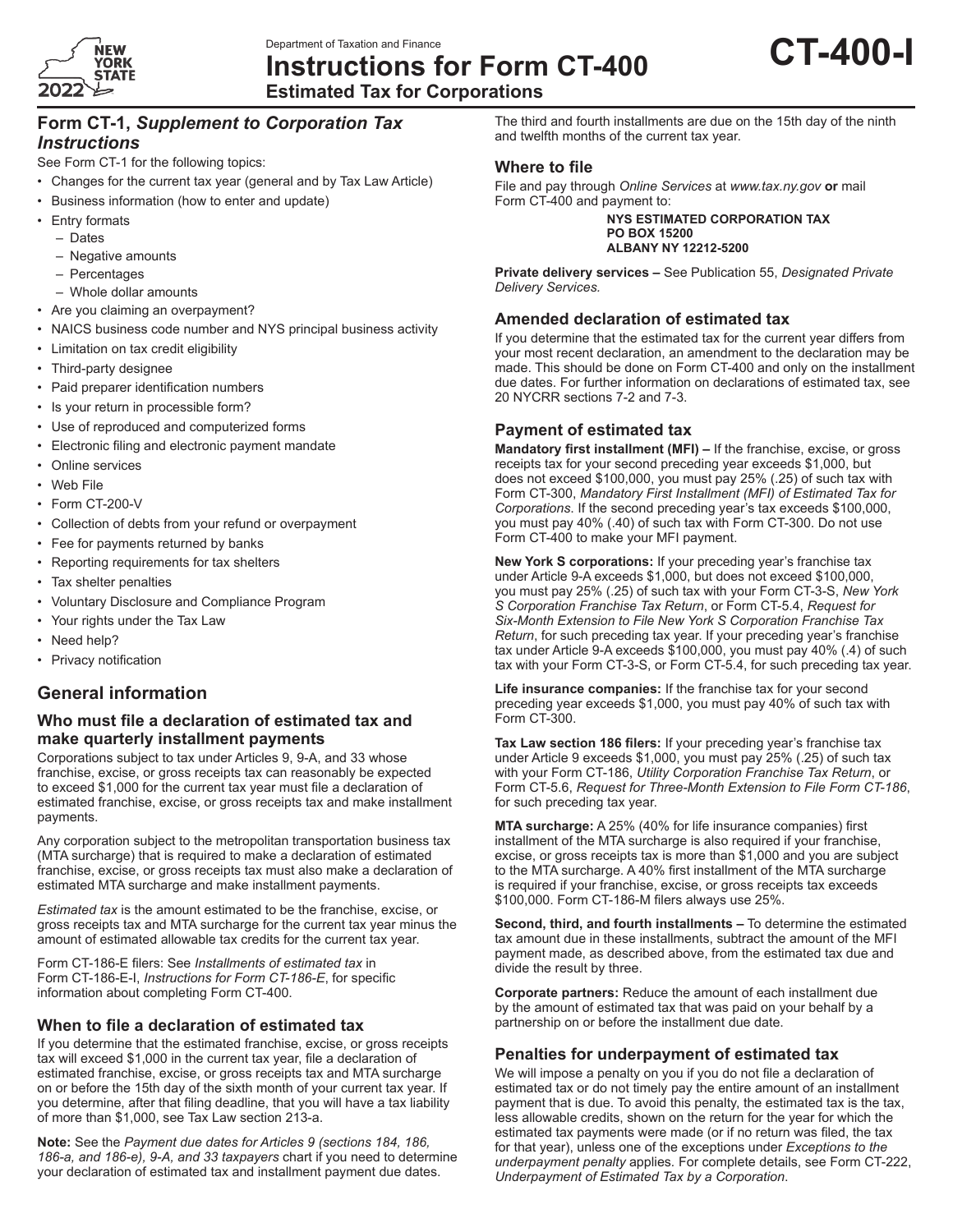### **Exceptions to the underpayment penalty**

You will not have to pay a penalty if you made all tax payments on time and **each** installment equals or exceeds the amount that would have been required to be paid by each installment date if the estimated tax were an amount determined under any of the exceptions listed below.

Exceptions 3 and 4 **do not** apply to large corporations. A *large corporation* is one that had, or whose predecessor had, business income or allocated business income of at least \$1 million for any of the three tax years immediately preceding the tax year involved.

**Note:** Article 9 taxpayers are never considered *large corporations*.

A *large corporation*, for a **non-life** insurance corporation subject to tax under Tax Law, Article 33, section 1502-a, is one that had direct premiums subject to the premiums tax under Tax Law, Article 33, section 1502-a exceeding \$3.75 million for any of the three immediately preceding tax years.

A *large corporation*, for a **life** insurance corporation subject to tax under Article 33, is one that had, or whose predecessor had, entire net income (ENI), or allocated ENI, of at least \$1 million for any of the three tax years immediately preceding the tax year involved.

**Exception 1:** This exception applies if you have recurring seasonal income. For additional information about computing seasonal income, see Article 27 section 1085(d)(4).

**Exception 2**: This exception applies if the estimated tax you paid was equal to or more than 91% (or 100% for large corporations) of the amount you would owe if your estimated tax were computed on annualized taxable income for the months preceding an installment date.

You may annualize income as follows:

- a. for the first 3, 4, or 5 months of the tax year, in the case of the installment required to be paid in the sixth month
- b. for the first 6, 7, or 8 months of the tax year, in the case of the installment required to be paid in the ninth month
- c. for the first 9, 10, or 11 months of the tax year, in the case of the installment required to be paid in the twelfth month

**Note:** The use of 4, 7, and 10 months or 5, 8, and 11 months requires an election to be filed by the due date of the declaration of estimated tax. For more information, see Form CT-222.1, *Election to Use Different Annualization Periods for Corporate Estimated Tax*.

To annualize, multiply taxable income for the period by **12** and divide the result by the number of months in the period (3, 4, 5, 6, 7, etc.).

**Exception 3** (not to be used by large corporations): This exception applies if the amount you paid is equal to or more than the tax reported on your prior year's return. You must have filed a franchise, excise, or gross receipts tax return showing a tax liability for the preceding tax year, and that year must have consisted of 12 months.

**Exception 4** *(*not to be used by large corporations)**:** This exception applies if the amount you paid is equal to or more than the tax computed by using the current year's rate, but based on the facts shown on the prior year's return and the law that applies to the prior year.

To avoid underpayment penalties, you must make up a reduction in estimated taxes resulting from using annualized income or seasonal income by increasing the amount of the next installment determined under any method, other than the annualized income or seasonal income method, by the amount of such reduction.

# **Specific instructions**

You can Web File Form CT-400, *Estimated Tax for Corporations*, at *www.tax.ny.gov*. You'll need to create an *Online Services* account or log into your existing one, and select the corporation tax estimated payment option. For more information on our website, select the corporation tax Web File option.

Benefits of Web Filing include:

• direct payment from your bank account or by ACH credit

• instant confirmation

In the appropriate spaces provided on the form, enter your business information. You may obtain the file number and return type (form number) from your last New York State franchise, excise, or gross receipts tax return, or enter the state franchise, excise, or gross receipts tax return form number you expect to file, if different. Do not enter slashes or dashes when entering the form number in the *Return type* box. Use the *Tax sub type* chart to determine the two-digit code, based on your return type, to enter in that box. Enter the month and year (in *mm-yy* format) that your tax year begins and ends in the *Tax year beginning* and *ending* box. Use the *Payment due dates for Articles 9 (sections 184, 186, 186-a, and 186-e), 9-A, and 33 taxpayers* chart to determine your installment due date and enter it in the box.

**Note:** To avoid delays in processing your estimated tax, you **must** enter a form number in the *Return type* box and a *Tax sub type* in that box.

| Tax sub type       |                   |  |  |  |
|--------------------|-------------------|--|--|--|
| <b>Return type</b> | Tax sub type code |  |  |  |
| CT183              | 05                |  |  |  |
| CT183M             | 06                |  |  |  |
| CT184              | 07                |  |  |  |
| CT184M             | 08                |  |  |  |
| CT186              | 10                |  |  |  |
| CT186M             | 11                |  |  |  |
| <b>CT186P</b>      | 12                |  |  |  |
| CT186PM            | 13                |  |  |  |
| <b>CT186E</b>      | 16                |  |  |  |
| CT3, CT3S          | 23                |  |  |  |
| CT3M               | 24                |  |  |  |
| CT <sub>3</sub> A  | 25                |  |  |  |
| CT3ABC             | 25                |  |  |  |
| CT13               | 26                |  |  |  |
| CT <sub>33</sub>   | 31                |  |  |  |
| CT33M              | 32                |  |  |  |
| CT33NL             | 33                |  |  |  |
| CT33A              | 34                |  |  |  |
| CT33C              | 36                |  |  |  |

#### **Line instructions**

**Line A –** Add the amounts on lines 1 and 2 and enter the result. Make your check or money order for this amount payable in U.S. funds. We will accept a foreign check or money order only if payable through a United States bank or if marked *Payable in U.S. funds*.

#### **Installment payment amount**

**Line 1 –** Enter the amount of your installment payment for your franchise, excise, or gross receipts tax.

**Line 2 –** Enter the amount of your installment payment for your MTA surcharge, if applicable.

#### **Declaration of estimated tax**

**Line 3 –** Enter the amount of your estimated franchise, excise, or gross receipts tax for the current tax year.

**Line 4 –** Enter the amount of your estimated MTA surcharge for the current tax year.